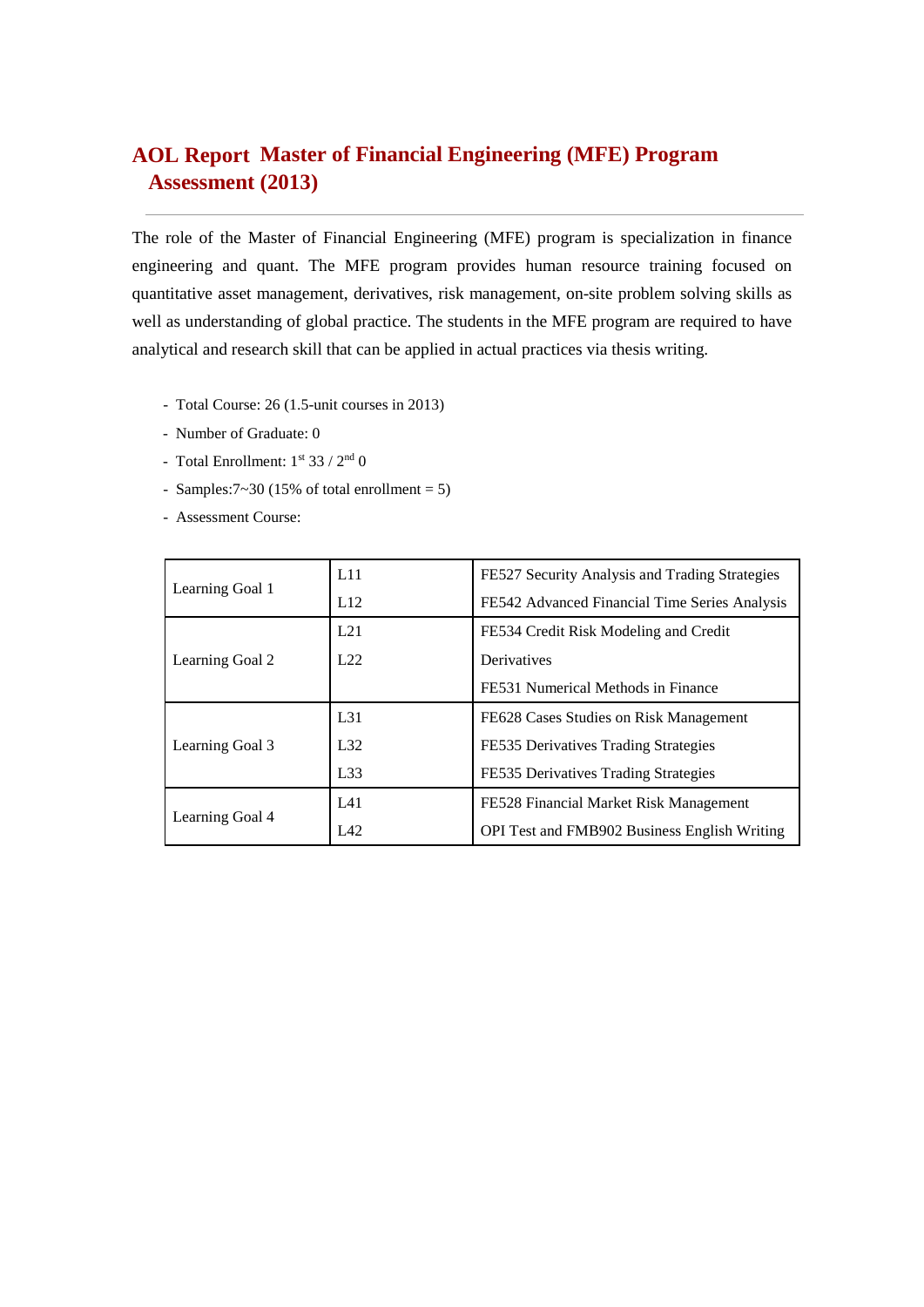### *Outline of assessment*

Overall, the students of the Master of Financial Engineering (MFE) program meet expectations successfully. L1, L2, L3, and L4 have the average scores of 2.18, 2.47, 2.44, and 2.45 which are higher than the criterion value 2 which means students meet the expectations. Most of the scores of traits exceed the criterion, but the scores of 'Mannerisms' (L32-T4), 'Use of media/rapport with audience' (L32-T6), and 'Application of analysis to global business situation' (L41-T3) are below the criterion that means students fail to meet the expectations for those traits. However, they mark 1.90, 1.71, and 1.50 that are close to the criterion value. It means students achieved learning goals for even unsatisfactory traits.

Students of MFE program achieve high levels in researching skills and analytical thinking generally. However, the relatively low scores in the traits related to application shows that they have difficulty in application of theory or analytical tools. Moreover, some students have difficulty in finding research sources and identifying objectives. This tendency is confirmed by the low score of traits related to make clear introduction and background.

Student of MFE program have the strengths in making documents rather than delivering presentations. Conversely, they have some troubles to make presentation. Therefore, a course related to effective presentation should be provided to student.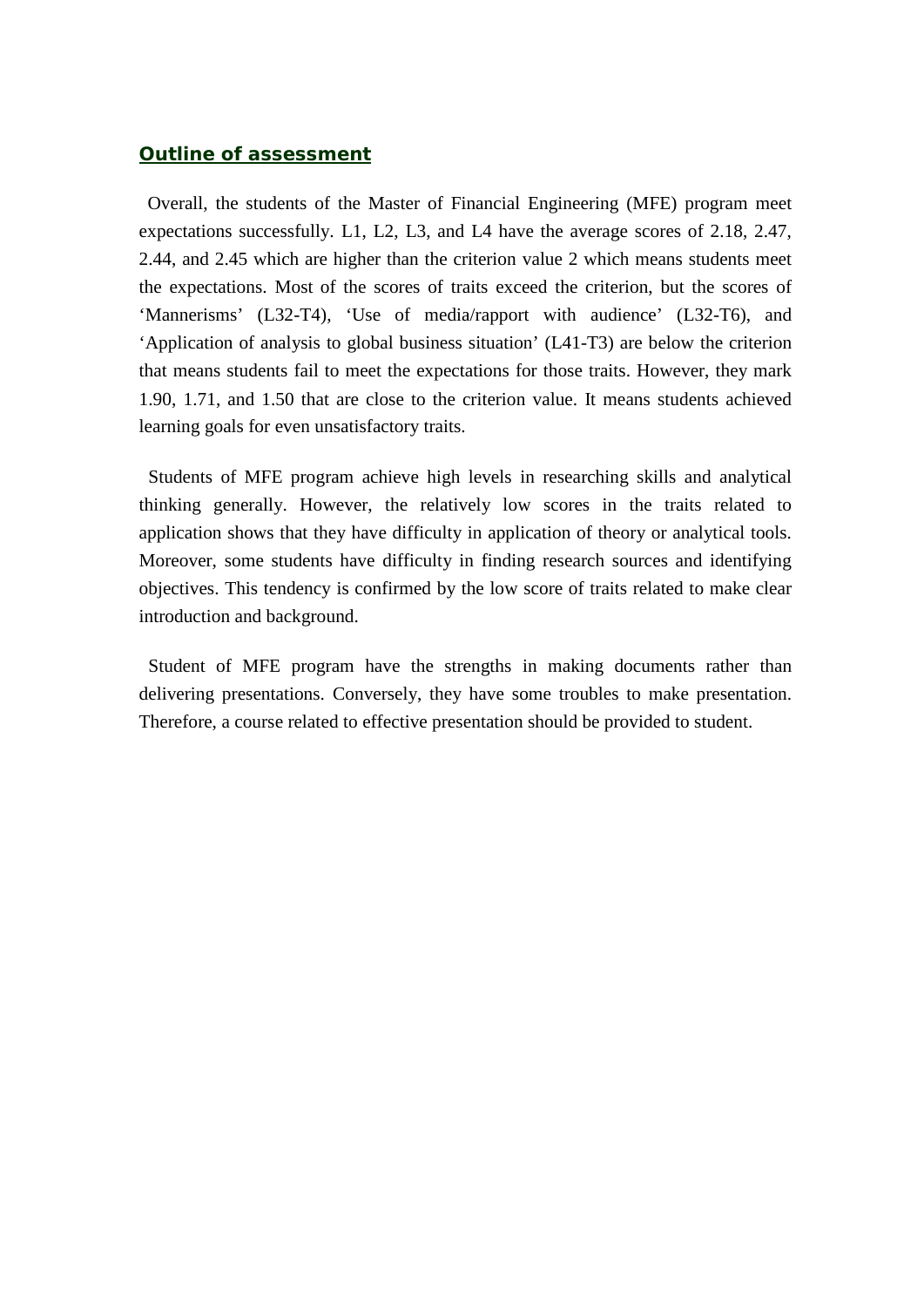### *Overview of assessment*

### **MFE Program Assessment: Learning Goal 1**

# **Our graduates will command analytical thinking in solving complex financial decision problems.**

| <b>Learning Objective</b>                                                                                                                                                                                  | <b>Sample</b>                    | Methods                                                                                       |
|------------------------------------------------------------------------------------------------------------------------------------------------------------------------------------------------------------|----------------------------------|-----------------------------------------------------------------------------------------------|
| (L11) Graduate will have basic quantitative<br>skills for research<br>(L12) Graduate will use appropriate quantitative<br>analytical techniques to identify problems in<br>finance and develop a solution. | FE527 (N=7),<br>$FE542 (N=30)$ , | - (L11) Test evaluation by<br>faculty<br>- (L12) Test and assignment<br>evaluation by faculty |

#### Finding

- The average scores for L11 and L12 are 2.29 and 2.07

\* 1 (Fails to Meet Expectations) 2 (Meets Expectations) 3 (Exceed Expectations)

**-** L11 and L12 meet expectations successfully.

- The achievement in basic skills (L11) is higher than that in application and finding a solution (L12).

- The average score of 'Effective literature search skills' (Trait 3 for L11) is higher than others.

- 14.3% (1/7) of students have difficulty in constructing logic and organization (Trait 1 for L11).

- 13.3% (4/30) of students could not meet expectations for L12.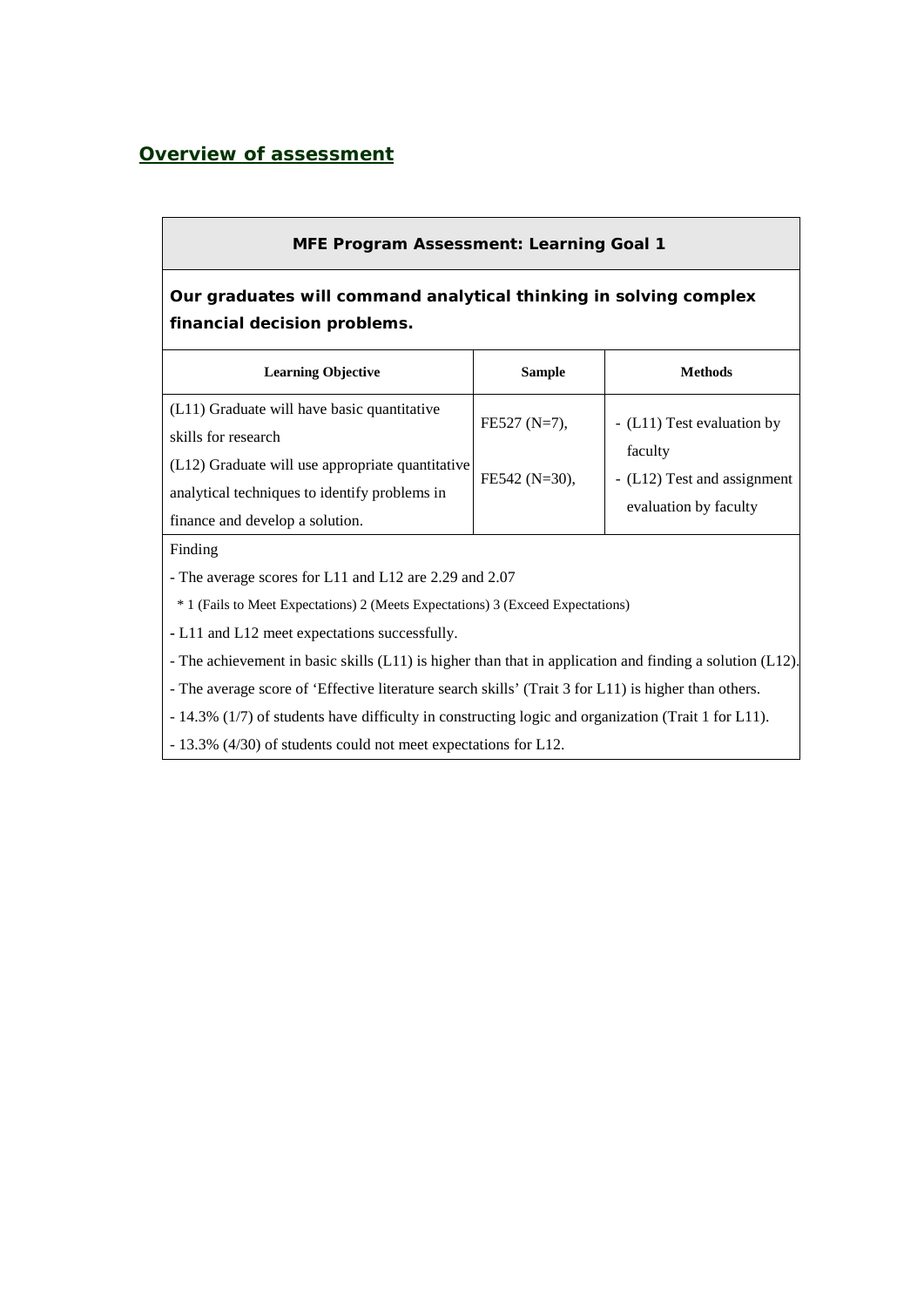#### **MFE Program Assessment: Learning Goal 2**

#### **Our graduates will have skills (or ability) to conduct quality research.**

| <b>Learning Objective</b>                                         | <b>Sample</b> | <b>Methods</b>             |
|-------------------------------------------------------------------|---------------|----------------------------|
| (L21) Graduate will engage in management                          |               |                            |
| research and present the findings of such research FE534 $(N=21)$ |               | - (L21) Test evaluation by |
| effectively.                                                      |               | faculty                    |
| $(L22)$ Graduate will have basic theory, analytical FE531 (N=8)   |               | - (L22) Test evaluation by |
| research tools, and background about their                        |               | faculty                    |
| research area.                                                    |               |                            |

Findings

- The average score for L21 and L22 are 2.24 and 2.71.

\* 1 (Fails to Meet Expectations) 2 (Meets Expectations) 3 (Exceed Expectations)

**-** L21 and L22 meet expectations successfully.

- There are 23.8% (5/21) of students who cannot prepare a research (Traits 1 and 2 for L21). It

means that students have difficulty in finding research sources and identifying objectives.

- Achievement in solution finding is the highest among traits for L21.

- 'Application of Theory' (Trait 2 for L22) received low mark relatively.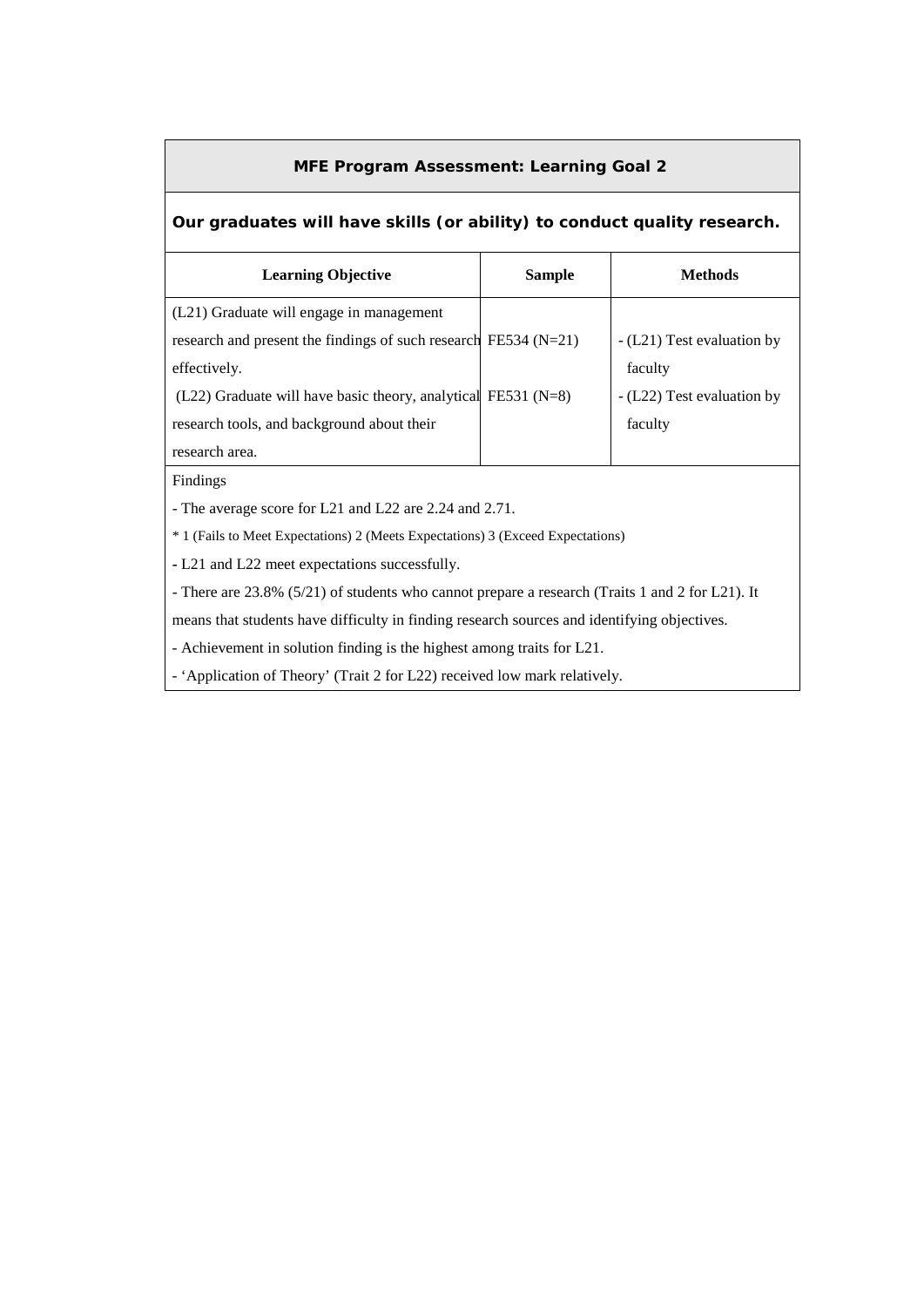#### **MFE Program Assessment: Learning Goal 3**

## **Our graduates will be effective communicators.**

| <b>Learning Objective</b>                                                                                  | <b>Sample</b>  | <b>Methods</b>                                                         |
|------------------------------------------------------------------------------------------------------------|----------------|------------------------------------------------------------------------|
| (L31) Graduate will produce professional<br>business or academic documents.                                | $FE628 (N=12)$ | $-L31$ ) Term paper                                                    |
| (L32) Graduate will deliver effective<br>presentation accompanied with proper media                        | FE535 (N=21)   | evaluation by faculty<br>- (L32) Presentation<br>evaluation by faculty |
| technology.<br>(L33) Graduate will demonstrate effective<br>interpersonal communication in a team setting. | $FE535 (N=21)$ | - (L33) Presentation<br>evaluation by faculty                          |

Finding

- The average scores for L31, L32 and L33 are 2.83, 2.17, and 2.32, respectively

\* 1 (Fails to Meet Expectations) 2 (Meets Expectations) 3 (Exceed Expectations)

**-** L31, L32 and L33 meet expectations successfully.

- 'Clear introduction and background' (Trait 1 for L31) received low mark relatively.

- 'Mannerisms' (Trait 4 for L32) and 'Use of media/rapport with audience' (Trait 6 for L32) fail to meet expectations.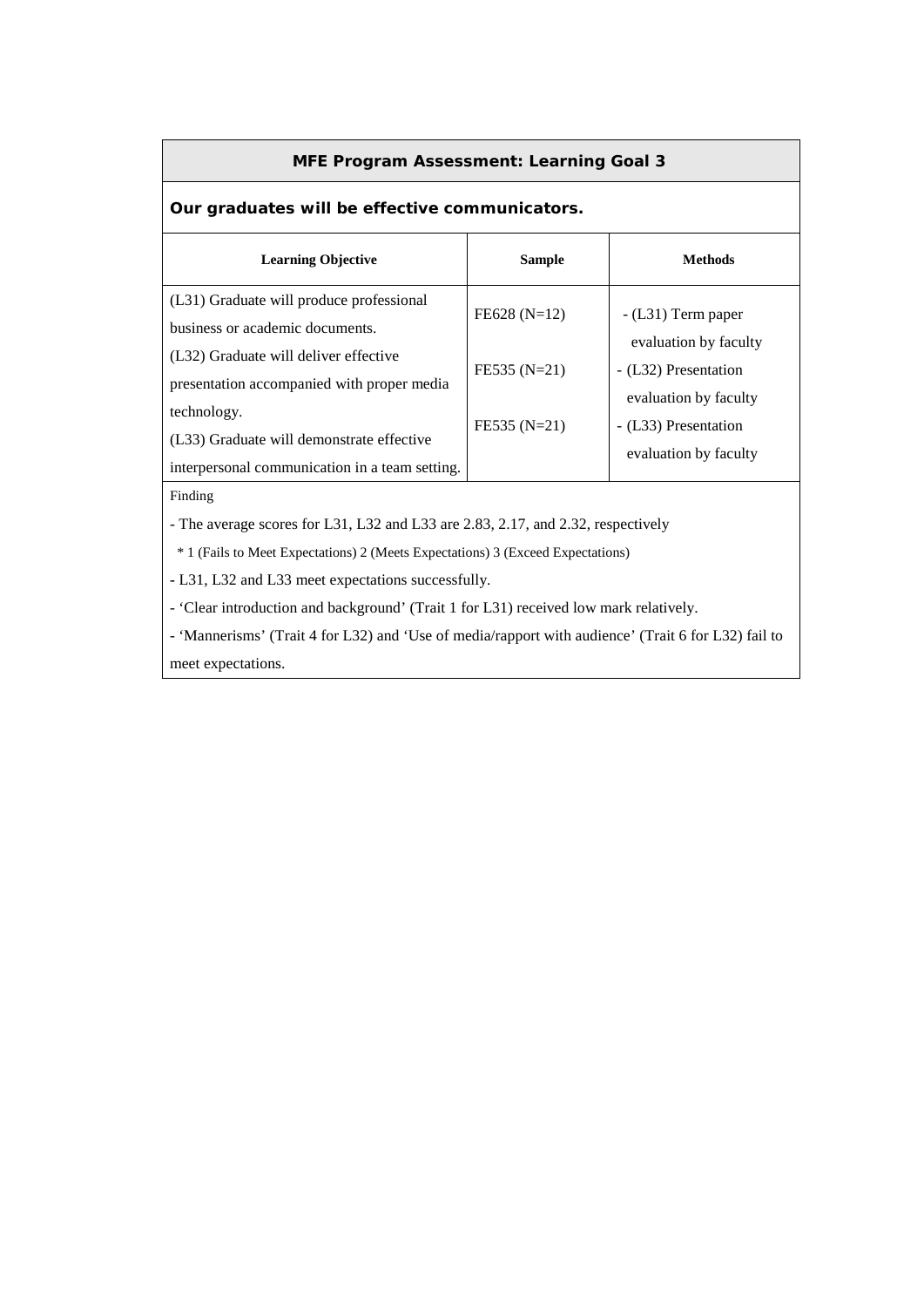#### **MFE Program Assessment: Learning Goal 4**

#### **Our graduates will have a global perspective.**

| <b>Learning Objective</b>                                                                                  | Sample                                          | <b>Methods</b>                        |
|------------------------------------------------------------------------------------------------------------|-------------------------------------------------|---------------------------------------|
| (L41) Graduate will understand global<br>business issues and relate current<br>issues to emerging business | $FE528 (N=8)$                                   | - (L41) Test evaluation by<br>faculty |
| opportunities.                                                                                             | FMB902 (N=21)                                   | (L42) Class participation             |
| (L42) Graduate will take command of                                                                        | (MFE program shares the<br>English courses with | evaluation by faculty and OPI         |
| global financial markets in business<br>English or other languages.                                        | FMBA program)                                   | evaluation                            |

#### Finding

- The average scores for L41 and L42 are 2.17 and 2.73.

\* 1 (Fails to Meet Expectations) 2 (Meets Expectations) 3 (Exceed Expectations)

**-** L41 and L42 meet expectations successfully.

- 'Application of analysis to global business situation' (Trait 3 for L41) fails to meet expectations.

- All MFE students should pass OPI level test (Official business English speaking capability

test). They can get 1~6, AS, and S level according to their English skills. If any student fails to get

AS or higher OPI level, he/she need take English proficiency courses. 32.1% of MFE students have

got OPI level AS or higher OPI level. Only 3.6% of MFE student have got OPI level below 3.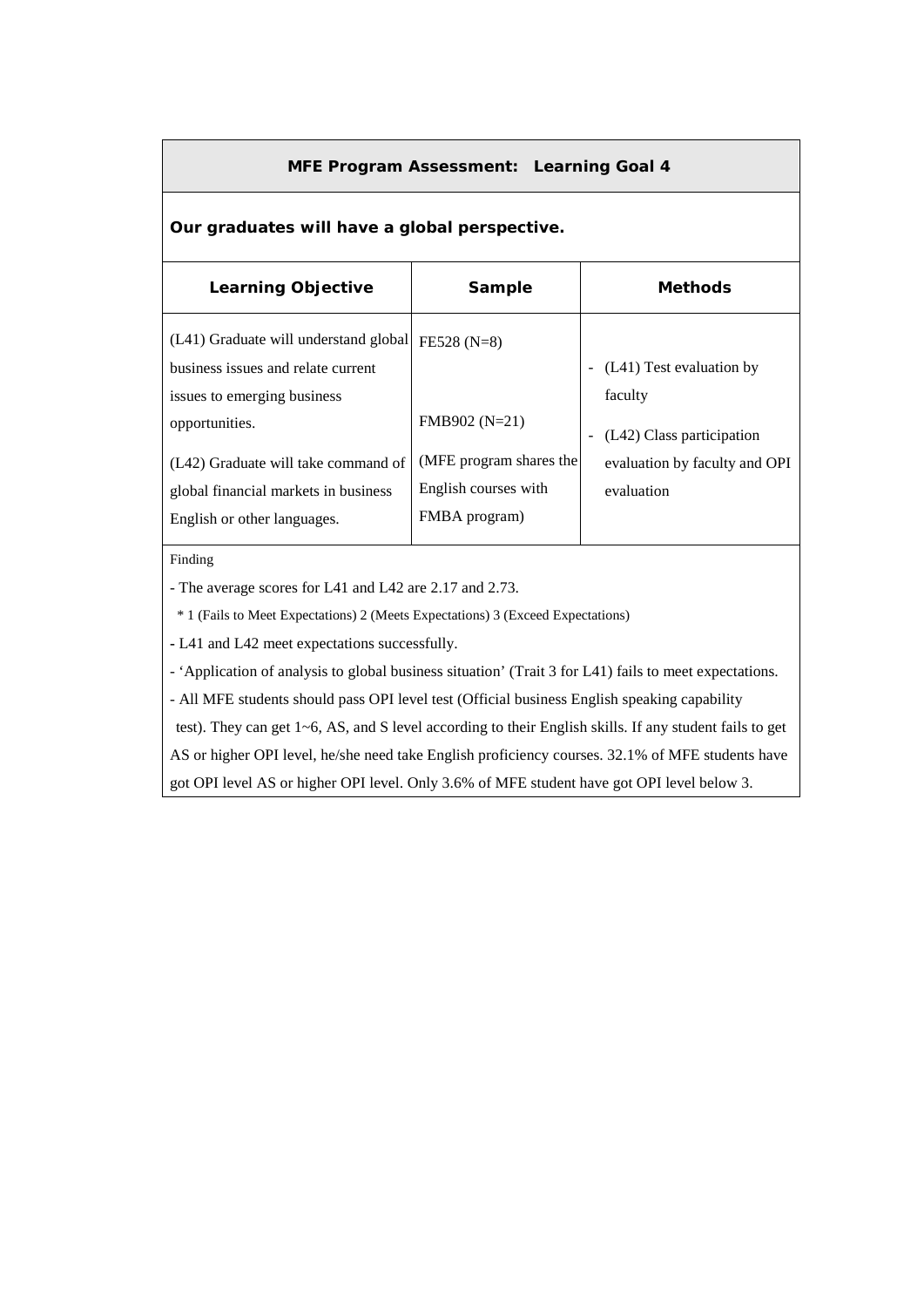## *Data Analysis and Results*

|               | Assessment Learning Goal L1 |                |                |                  |                |                |                |                |                |                |      |                |
|---------------|-----------------------------|----------------|----------------|------------------|----------------|----------------|----------------|----------------|----------------|----------------|------|----------------|
|               |                             |                | L11(FE527)     |                  |                |                |                |                | L12(FE542)     |                |      |                |
|               | T1                          | T <sub>2</sub> | T <sub>3</sub> | T <sub>4</sub>   | T <sub>5</sub> | T1             | T <sub>2</sub> | T <sub>3</sub> | T <sub>4</sub> | T5             | T6   | T <sub>7</sub> |
| 1             | 1                           | $\mathbf 0$    | $\mathbf 0$    | $\boldsymbol{0}$ | $\mathbf 0$    | $\overline{4}$ | 4              | 4              | 4              | $\overline{4}$ | 4    | 4              |
| $\mathcal{P}$ | 4                           | 6              | 3              | 5                | 5              | 20             | 20             | 20             | 20             | 20             | 20   | 20             |
| 3             | 2                           | 1              | $\overline{4}$ | 2                | $\overline{2}$ | 6              | 6              | 6              | 6              | 6              | 6    | 6              |
| N             | 7                           | 7              | 7              | 7                | 7              | 30             | 30             | 30             | 30             | 30             | 30   | 30             |
| Avg           | 2.14                        | 2.14           | 2.57           | 2.29             | 2.29           | 2.07           | 2.07           | 2.07           | 2.07           | 2.07           | 2.07 | 2.07           |
| Avg_t         |                             |                |                | 2.07             |                |                |                |                |                |                |      |                |

\* Criteria: 1 (Fails to Meet Expectations) 2 (Meets Expectations) 3 (Exceeds Expectations)

\* Unit: person (point)

|       | Assessment Learning Goal L2 |                |                |                |                |              |                |                |                |  |  |  |  |
|-------|-----------------------------|----------------|----------------|----------------|----------------|--------------|----------------|----------------|----------------|--|--|--|--|
|       |                             |                | L21(FE534)     |                |                | L22(FE531)   |                |                |                |  |  |  |  |
|       | T1                          | T <sub>2</sub> | T <sub>3</sub> | T <sub>4</sub> | T <sub>5</sub> | T1           | T <sub>2</sub> | T <sub>3</sub> | T <sub>4</sub> |  |  |  |  |
| 1     | 5                           | 5              | 2              | 2              | 1              | $\mathbf{0}$ | $\mathbf 0$    | $\mathbf 0$    | 0              |  |  |  |  |
| 2     | 8                           | 5              | 12             | 11             | 14             | 3            | 5              | 2              | 4              |  |  |  |  |
| 3     | 8                           | 11             | 7              | 8              | 6              | 9            | 7              | 10             | 8              |  |  |  |  |
| N     | 21                          | 21             | 21             | 21             | 21             | 12           | 12             | 12             | 12             |  |  |  |  |
| Avg   | 2.14                        | 2.29           | 2.24           | 2.29           | 2.24           | 2.75         | 2.58           | 2.83           | 2.67           |  |  |  |  |
| Avg_t |                             |                | 2.24           | 2.71           |                |              |                |                |                |  |  |  |  |

\* Criteria: 1 (Fails to Meet Expectations) 2 (Meets Expectations) 3 (Exceeds Expectations)

\* Unit: person (point)

|   | Assessment Learning Goal L3 |                |                |                |                |                |             |                |                |                |                |    |                |                |              |                |                |                |
|---|-----------------------------|----------------|----------------|----------------|----------------|----------------|-------------|----------------|----------------|----------------|----------------|----|----------------|----------------|--------------|----------------|----------------|----------------|
|   | L31(FE628)                  |                |                |                |                |                |             |                | L32(FE535)     |                |                |    | L33(FIN535)    |                |              |                |                |                |
|   | T1                          | T <sub>2</sub> | T <sub>3</sub> | T <sub>4</sub> | T <sub>5</sub> | T <sub>6</sub> | T7          | T <sub>8</sub> | T1             | T <sub>2</sub> | T <sub>3</sub> | T4 | T <sub>5</sub> | T <sub>6</sub> | T1           | T <sub>2</sub> | T <sub>3</sub> | T <sub>4</sub> |
|   | $\mathbf{1}$                | 0              | $\mathbf 0$    | $\mathbf{0}$   | $\mathbf 0$    | $\mathbf 0$    | $\mathbf 0$ | 0              | $\mathbf{1}$   |                | $\overline{0}$ | 3  | $\mathbf{0}$   | 8              | $\mathbf{1}$ | $\overline{2}$ | $\overline{2}$ | $\mathbf 0$    |
| 2 | $\overline{4}$              | $\overline{2}$ | $\Omega$       |                | 2              | 3              | $\mathbf 0$ | 2              | $\overline{4}$ | 15             | 11             | 17 | 20             | 11             | 11           | 10             | 10             | 16             |
| 3 |                             | 10             | 12             | 11             | 10             | 9              | 12          | 10             | 16             | 5              | 10             |    |                | 2              | 9            | 9              | 9              | 5              |